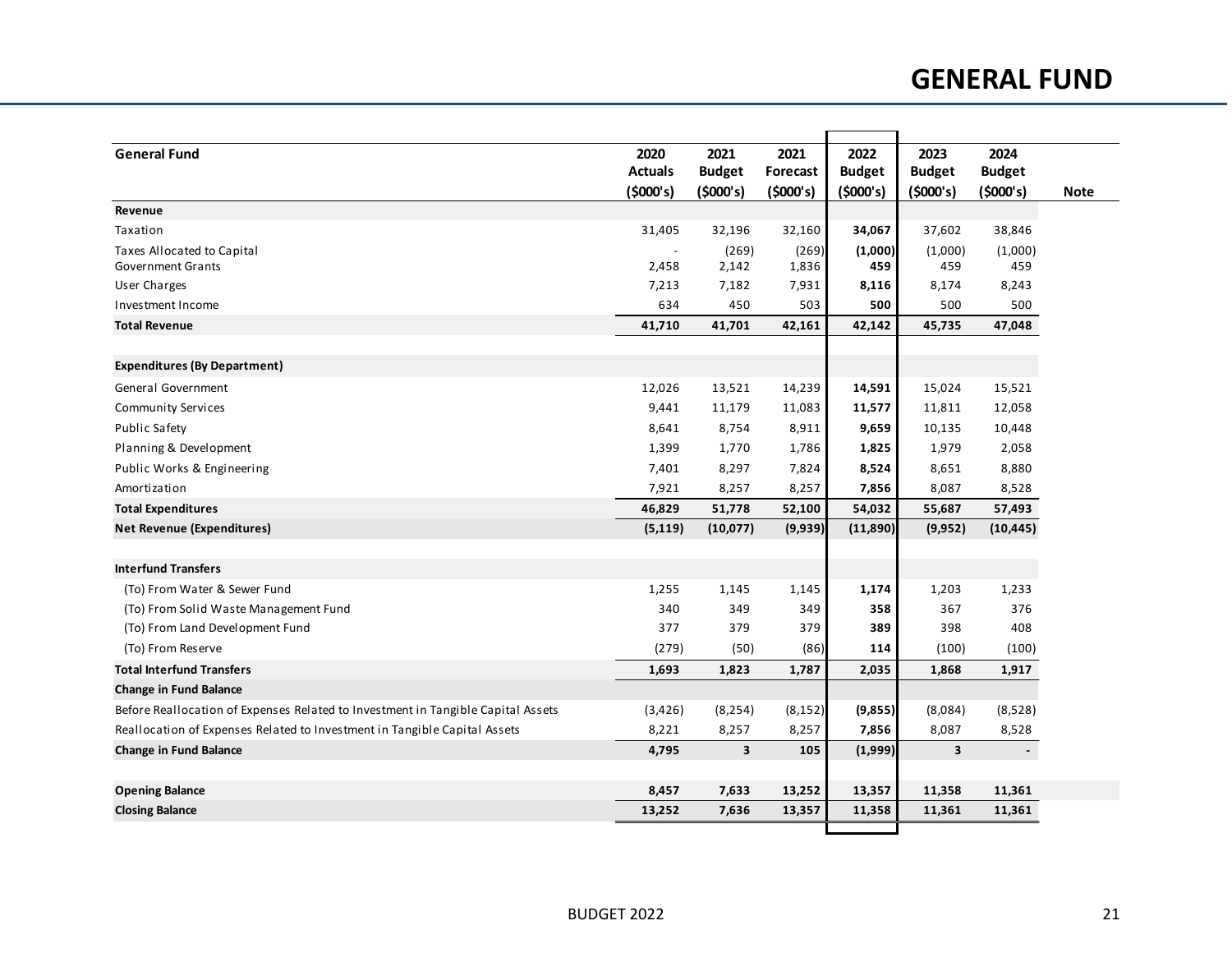| <b>General Fund - Expenditures by Division &amp; Object</b> | 2020<br><b>Actuals</b><br>(5000's) | 2021<br><b>Budget</b><br>(5000's) | 2021<br>Forecast<br>(5000's) | 2022<br><b>Budget</b><br>(5000's) | 2023<br><b>Budget</b><br>(5000's) | 2024<br><b>Budget</b><br>(5000's) | <b>Note</b> |
|-------------------------------------------------------------|------------------------------------|-----------------------------------|------------------------------|-----------------------------------|-----------------------------------|-----------------------------------|-------------|
| <b>Expenditures (By Division)</b>                           |                                    |                                   |                              |                                   |                                   |                                   |             |
| General Government                                          |                                    |                                   |                              |                                   |                                   |                                   |             |
| <b>Fiscal Services</b>                                      | 452                                | 454                               | 468                          | 499                               | 544                               | 600                               |             |
| Mayor & Council                                             | 1,224                              | 1,416                             | 1,354                        | 1,405                             | 1,504                             | 1,559                             |             |
| City Administration                                         | 3,108                              | 3,213                             | 3,433                        | 3,743                             | 3,763                             | 4,043                             |             |
| Corporate Services                                          | 6,150                              | 7,130                             | 7,048                        | 7,492                             | 7,552                             | 7,739                             |             |
| Economic Development & Stategy                              | 1,092                              | 1,308                             | 1,936                        | 1,452                             | 1,661                             | 1,580                             |             |
| <b>Total General Government</b>                             | 12,026                             | 13,521                            | 14,239                       | 14,591                            | 15,024                            | 15,521                            |             |
| <b>Community Services</b>                                   |                                    |                                   |                              |                                   |                                   |                                   |             |
| Directorate                                                 | 1,523                              | 1,404                             | 1,345                        | 1,435                             | 1,461                             | 1,478                             |             |
| Arenas                                                      | 2,171                              | 2,596                             | 2,524                        | 2,698                             | 2,750                             | 2,813                             |             |
| Library                                                     | 1,201                              | 1,350                             | 1,348                        | 1,435                             | 1,461                             | 1,493                             |             |
| Parks                                                       | 1,142                              | 1,459                             | 1,541                        | 1,457                             | 1,503                             | 1,524                             |             |
| Recreation                                                  | 633                                | 861                               | 858                          | 879                               | 892                               | 909                               |             |
| Pool                                                        | 1,438                              | 1,892                             | 1,874                        | 1,983                             | 2,032                             | 2,086                             |             |
| Curling Club                                                | 105                                | 147                               | 142                          | 151                               | 154                               | 161                               |             |
| City Hall                                                   | 575                                | 665                               | 660                          | 723                               | 726                               | 740                               |             |
| Wildcat Cafe                                                | 13                                 | 25                                | 25                           | 26                                | 27                                | 28                                |             |
| Fieldhouse                                                  | 640                                | 780                               | 766                          | 790                               | 805                               | 826                               |             |
| <b>Total Community Services</b>                             | 9,441                              | 11,179                            | 11,083                       | 11,577                            | 11,811                            | 12,058                            |             |
| <b>Public Safety</b>                                        |                                    |                                   |                              |                                   |                                   |                                   |             |
| Directorate                                                 | 514                                | 689                               | 766                          | 548                               | 568                               | 591                               |             |
| Fire                                                        | 6,672                              | 6,617                             | 6,701                        | 7,597                             | 8,017                             | 8,275                             |             |
| Municipal Enforcement                                       | 1,455                              | 1,448                             | 1,444                        | 1,514                             | 1,550                             | 1,582                             |             |
| <b>Total Public Safety</b>                                  | 8,641                              | 8,754                             | 8,911                        | 9,659                             | 10,135                            | 10,448                            |             |
| Planning & Development                                      |                                    |                                   |                              |                                   |                                   |                                   |             |
| Directorate                                                 | 406                                | 673                               | 688                          | 584                               | 606                               | 631                               |             |
| Planning & Lands                                            | 589                                | 716                               | 717                          | 827                               | 974                               | 1,021                             |             |
| <b>Building Services</b>                                    | 404                                | 381                               | 381                          | 414                               | 399                               | 406                               |             |
| <b>Total Planning &amp; Development</b>                     | 1,399                              | 1,770                             | 1,786                        | 1,825                             | 1,979                             | 2,058                             |             |
|                                                             |                                    |                                   |                              |                                   |                                   |                                   |             |

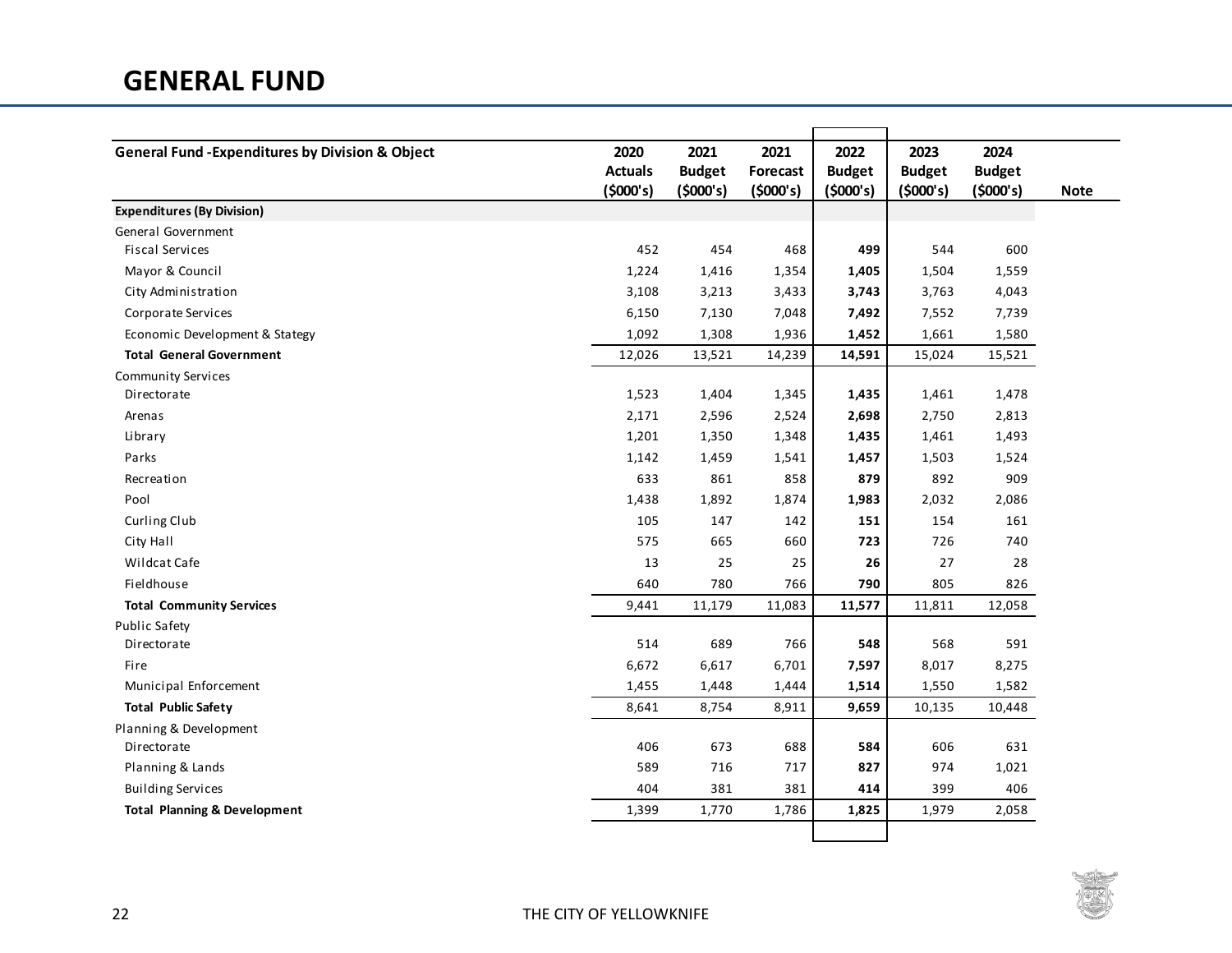## **GENERAL FUND**

| <b>General Fund -Expenditures by Division &amp; Object</b> | 2020           | 2021          | 2021            | 2022          | 2023          | 2024          |
|------------------------------------------------------------|----------------|---------------|-----------------|---------------|---------------|---------------|
|                                                            | <b>Actuals</b> | <b>Budget</b> | <b>Forecast</b> | <b>Budget</b> | <b>Budget</b> | <b>Budget</b> |
|                                                            | (5000's)       | (5000's)      | (5000's)        | (5000's)      | (5000's)      | (5000's)      |
| Public Works & Engineering                                 |                |               |                 |               |               |               |
| Directorate                                                | 941            | 898           | 905             | 951           | 982           | 1,001         |
| <b>City Garage</b>                                         | 907            | 822           | 969             | 842           | 855           | 868           |
| <b>Public Transit</b>                                      | 1,691          | 2,380         | 2,119           | 2,621         | 2,680         | 2,791         |
| Roads & Sidewalks                                          | 3,862          | 4,197         | 3,831           | 4,110         | 4,134         | 4,220         |
| <b>Total Public Works &amp; Engineering</b>                | 7,401          | 8,297         | 7,824           | 8,524         | 8,651         | 8,880         |
| <b>Total Expenditures</b>                                  | 38,908         | 43,521        | 43,843          | 46,176        | 47,600        | 48,965        |
|                                                            |                |               |                 |               |               |               |
| Details of All O&M                                         |                |               |                 |               |               |               |
| Wages & Benefits                                           | 24,745         | 26,251        | 26,447          | 27,855        | 28,934        | 29,781        |
| <b>General Services</b>                                    | 6,053          | 7,245         | 7,529           | 7,927         | 8,143         | 8,369         |
| <b>Materials</b>                                           | 2,033          | 2,728         | 2,712           | 2,921         | 2,913         | 3,017         |
| Maintenance                                                | 1,391          | 1,840         | 1,817           | 1,898         | 1,916         | 1,969         |
| Utility - Fuel                                             | 482            | 688           | 647             | 728           | 742           | 771           |
| Utility -Power                                             | 2,000          | 2,247         | 2,181           | 2,298         | 2,367         | 2,439         |
| Vehicle O&M                                                | 595            | 672           | 677             | 714           | 720           | 721           |
| Others (Insurance, grants & bad debts)                     | 1,609          | 1,850         | 1,833           | 1,835         | 1,865         | 1,898         |
| Amortization                                               | 7,921          | 8,257         | 8,257           | 7,856         | 8,087         | 8,528         |
| <b>Total Details of O&amp;M</b>                            | 46,829         | 51,778        | 52,100          | 54,032        | 55,687        | 57,493        |